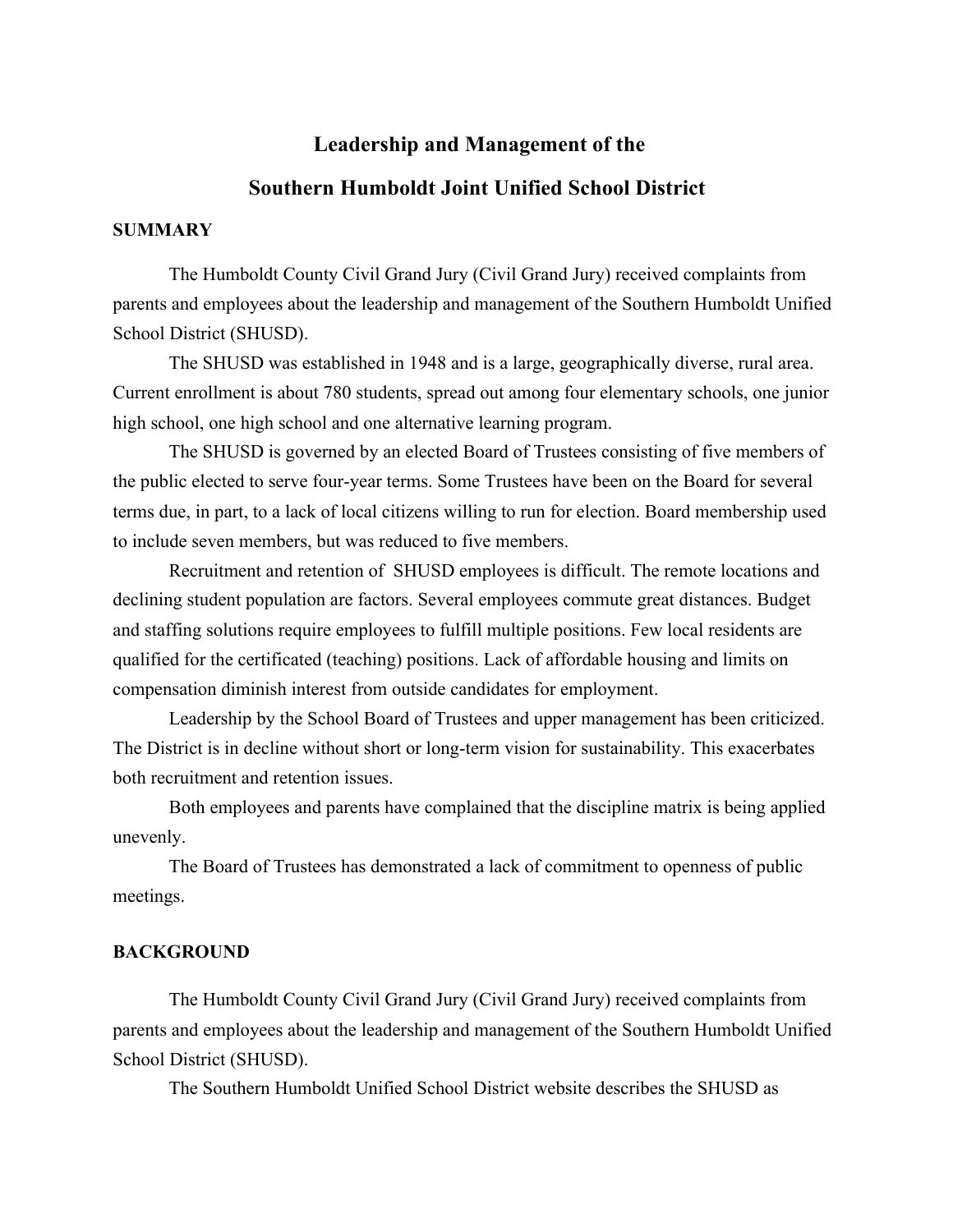follows:

The Southern Humboldt Unified School District is a geographically mountainous area about half the size of Rhode Island. It covers approximately 773 square miles of steep terrain, deep river valleys, large Redwood State Parks, coastal mountain ranges and a small ocean fishing community. Employment in the southern part of Humboldt County is supplied mostly by timber, commercial fishing, tourism, the school district and state agencies.

The Southern Humboldt Unified School District consists of what was formerly nineteen separate school districts. These original nineteen independent districts were combined into one unified district in 1948.

The District is currently comprised of four elementary schools, one junior high school, one high school and The Osprey Learning Center, which is an umbrella for the alternative programs including Independent Study and Continuation classes. Our current enrollment is 780 students.

An elected Board of Trustees, consisting of five members, each serving four-year terms, provides oversight of the SHUSD.

Declining enrollment has led to financial challenges for the SHUSD. While dedicated teachers, parents and management are concerned about the students they serve, they are powerless to stem the decline of enrollment.

## **2018-2019 School Year Data.**

**SOUTHERN HUMBOLDT JOINT UNIFIED** 

# **Student Population**

Explore information about this district's student population.

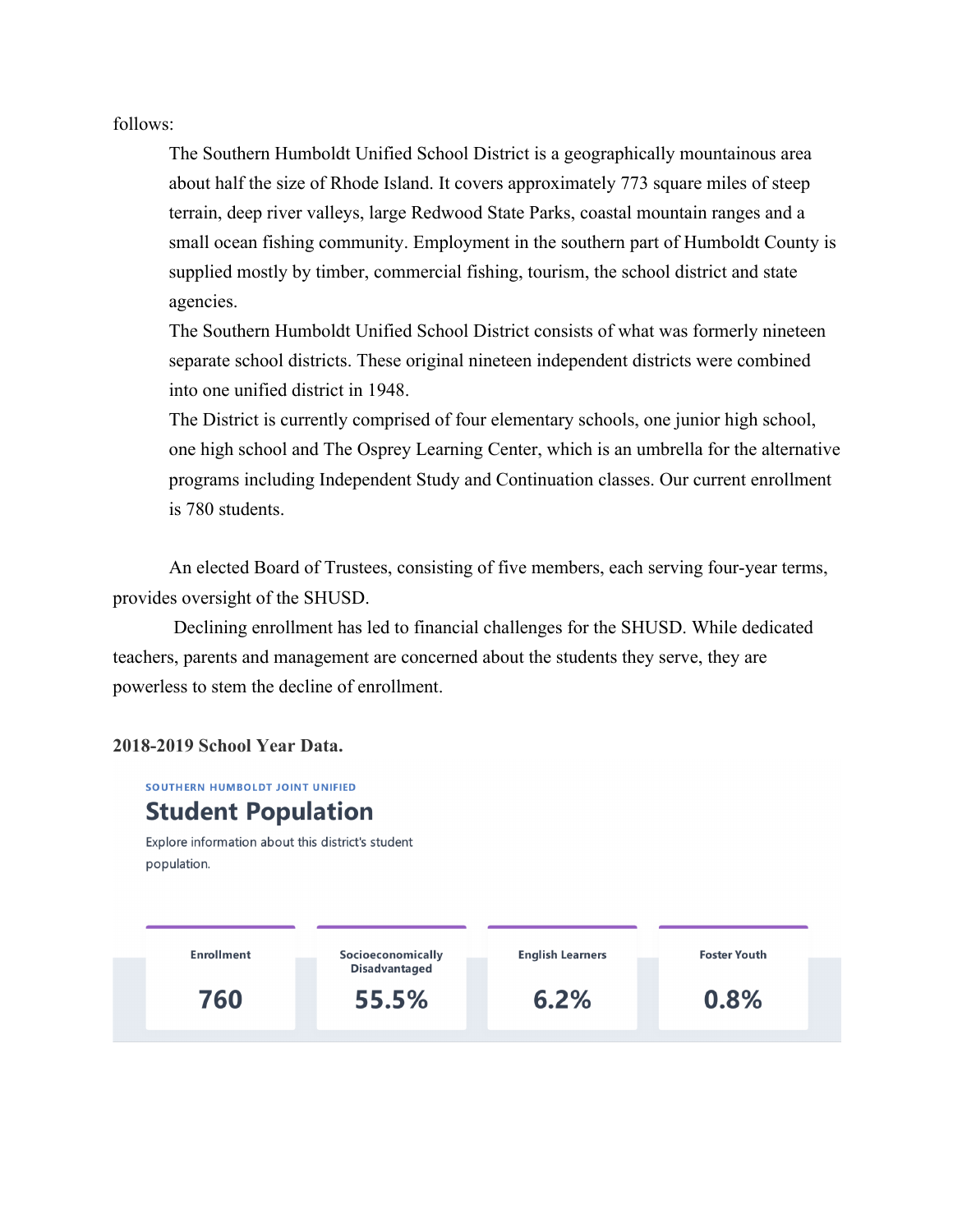**DISTRICT PERFORMANCE OVERVIEW** 

# **Southern Humboldt Joint Unified**

Explore the performance of Southern Humboldt Joint Unified under California's Accountability System.



## 2019 California Dashboard

## **METHODOLOGY**

The Civil Grand Jury conducted interviews that included local residents, local political leaders, some of the SHUSD Trustees, administrators of the Humboldt County Office of Education, and current and former SHUSD employees.

The Civil Grand Jury reviewed documents about the District and conducted Internet research. Minutes from the District and the Humboldt County Office of Education were reviewed.

Civil Grand Jury members attended, as observers, a community meeting intended specifically to discuss issues at the District.

## **DISCUSSION**

#### **Complaints**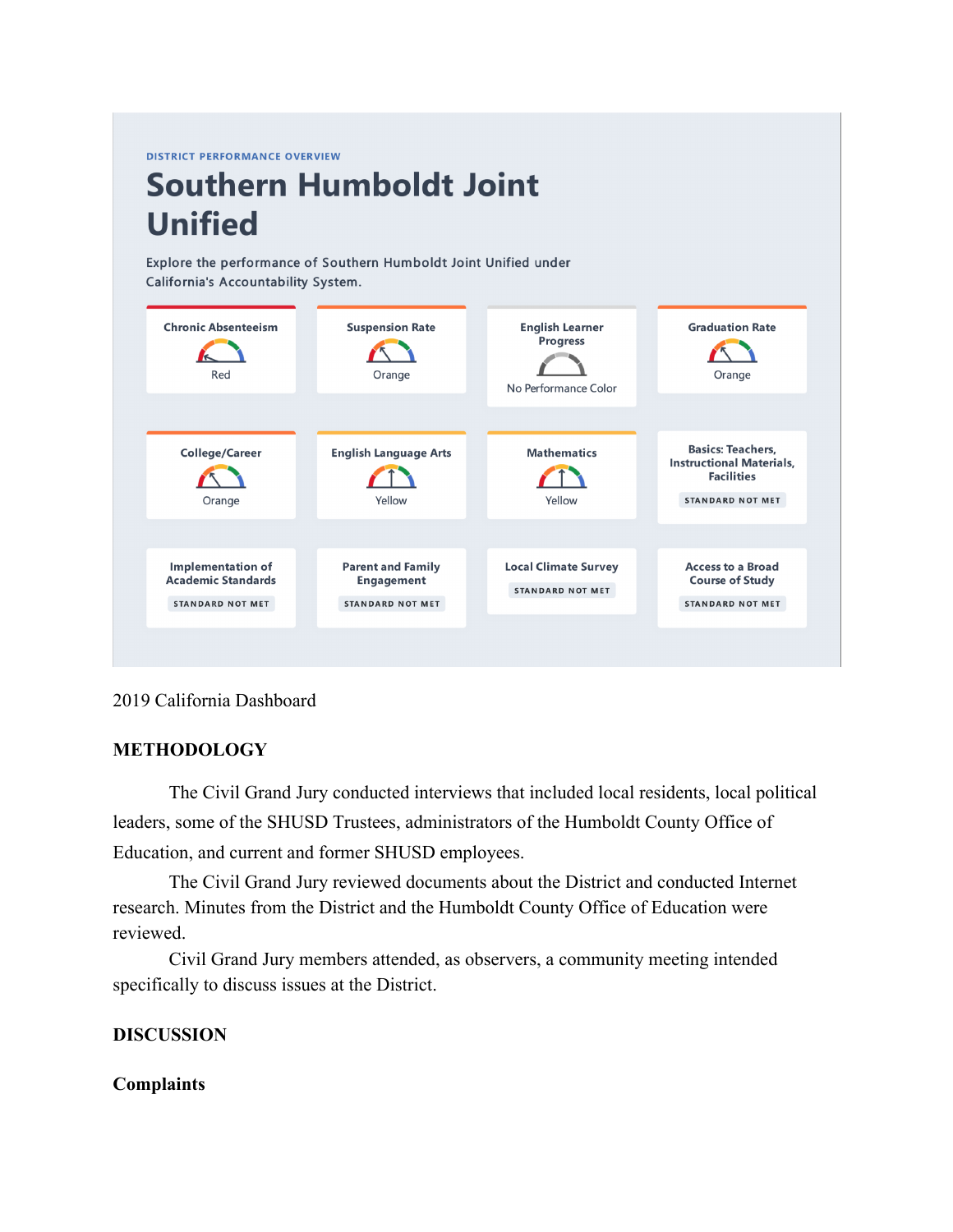The Civil Grand Jury received the following complaints regarding the practices of the Southern Humboldt Unified School District (SHUSD):

- Nepotism
- Corruption
- Policies and procedures are not transparent
- Board is not answerable to the public
- Lack of due process for students and employees
- The Board acting unethically
- Concerns of staff and parents are being ignored by the Board
- Conflicts of interest by some Board members
- Superintendent and Principal do not know their jobs
- Board refuses to hear citizen complaints
- Lack of Board leadership
- Inadequately written Local Control and Accountability Plan (LCAP)
- Failure to implement LCAP components (MTSS Multi-tiered System of Supports, PBIS
	- Positive Behavioral Interventions and Supports, RTI Response to Intervention)
- Discipline plan not being followed
- Lack of management accountability
- Administration not communicating with staff and parents
- Brown Act violation by the Board prohibiting a person from attending a public meeting
- Board censored a public member's First Amendment right during a public meeting.

Civil Grand Jury members attended a community meeting specifically intended to discuss issues concerning the District. The Jury members noted the low attendance.

Issues raised included: affordable housing for teachers and staff, high employee turnover, and a host of concerns regarding curriculum. In many cases, teachers were not following the stated curriculum. Other complaints stated that the curriculum was inadequate for student needs. For example, there is a lack of Advanced Placement courses, as well as classes designed to help students get jobs upon graduation.

Community members also voiced concerns about staff accountability and consistency. The District has high employee turnover, thought to be due in part to teachers' need for a cost of living adjustment. The lack of clear policies regarding discipline and dispute resolution were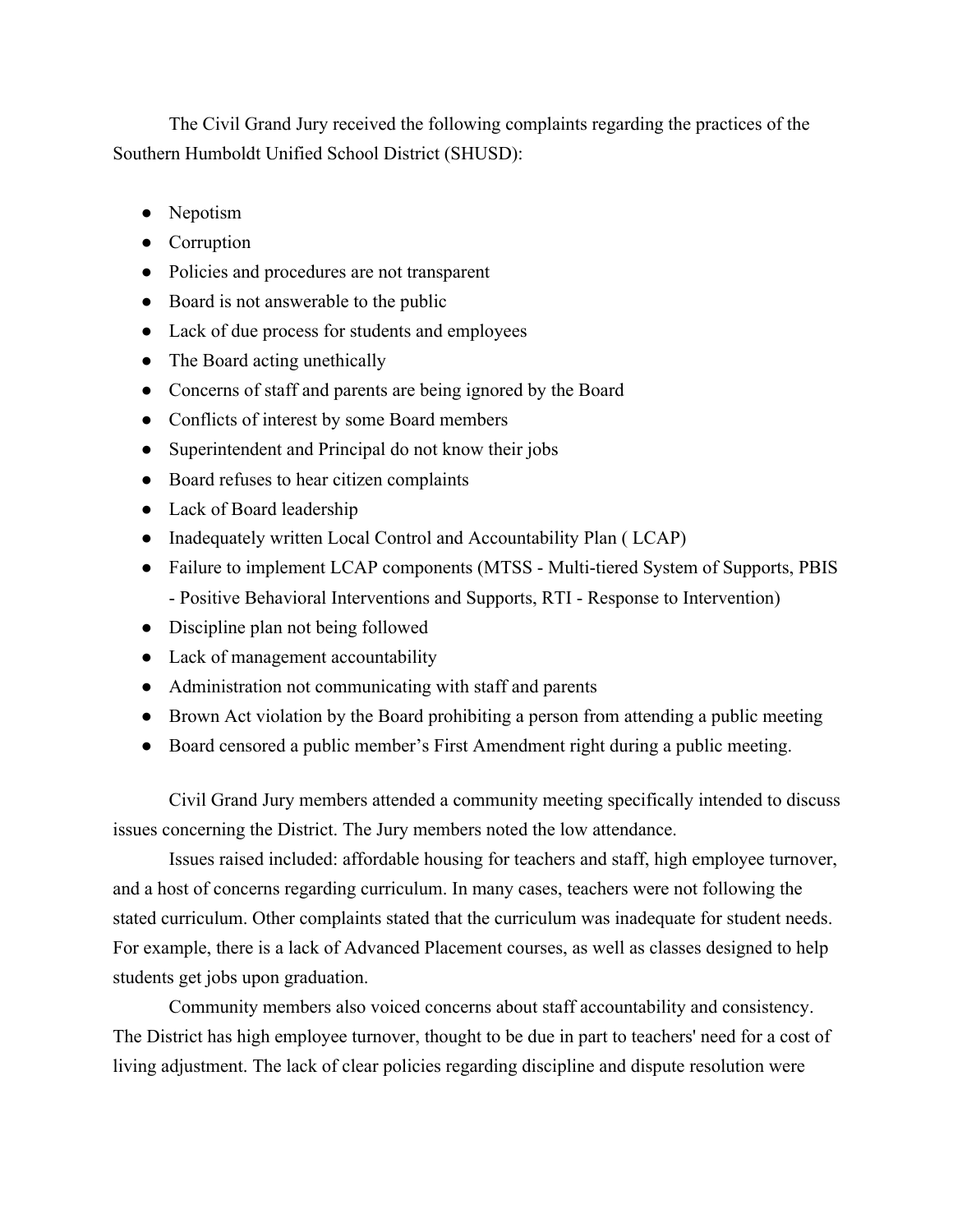frequently mentioned. Other issues include drugs in the District's schools, securing grant funding, and the need to use institutional memory to create a good learning environment.

Attendees also voiced concerns that the Board of Trustees is dismissive of community concerns.

The Civil Grand Jury was not able to confirm any acts of corruption or nepotism during its investigation. In a community with a small population, it is not unusual to find more than one family member employed in any organization. Few local residents are qualified for the certificated positions. The lack of housing opportunities and compensation levels limit interest from outside candidates for employment and retention of employees.

#### **Discipline**

Statements from complainants indicate that discipline procedures are not always followed. They allege a lack of due process and inconsistent application of those procedures. The administration, however, disagrees with this perspective.

The District has adopted a set of generic policies from the California School Boards Association. This is found on the District's website, but the policies are awkward and difficult to interpret. A simplified set of school discipline matrices (last modified 2014) for elementary and secondary students is to be found on the District's website. Each school also provides information regarding student behavior in student handbooks.

When SHUSD developed their Local Control and Accountability Plan ( LCAP) they adopted stock language for; 1) Multi-tiered System of Supports (MTSS), 2) Positive Behavioral Interventions and Supports (PBIS), and 3) Response to Intervention (RTI). Each of these is a plan or program to help provide effective student discipline. However, these programs have not been applied sufficiently to reduce parent complaints.

The District is impacted from both a high suspension and chronic absenteeism. Chronic absenteeism was not quantified by the state until 2017. The California Department of Education says students are considered chronically absent if they are absent at least 10 percent of the instructional days that they were enrolled to attend in a school.

Information on the following chart is from the 2019 California Dashboard previously mentioned.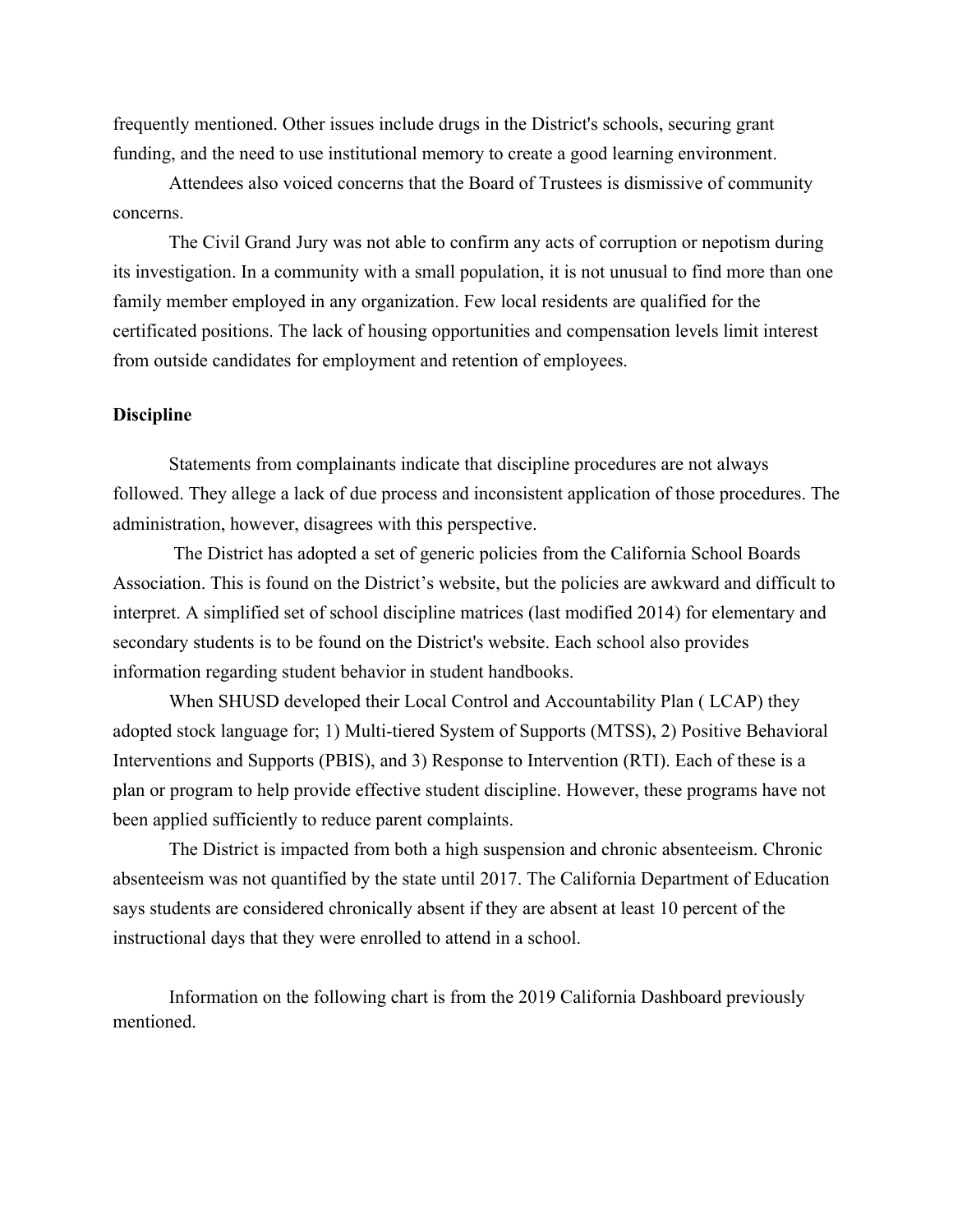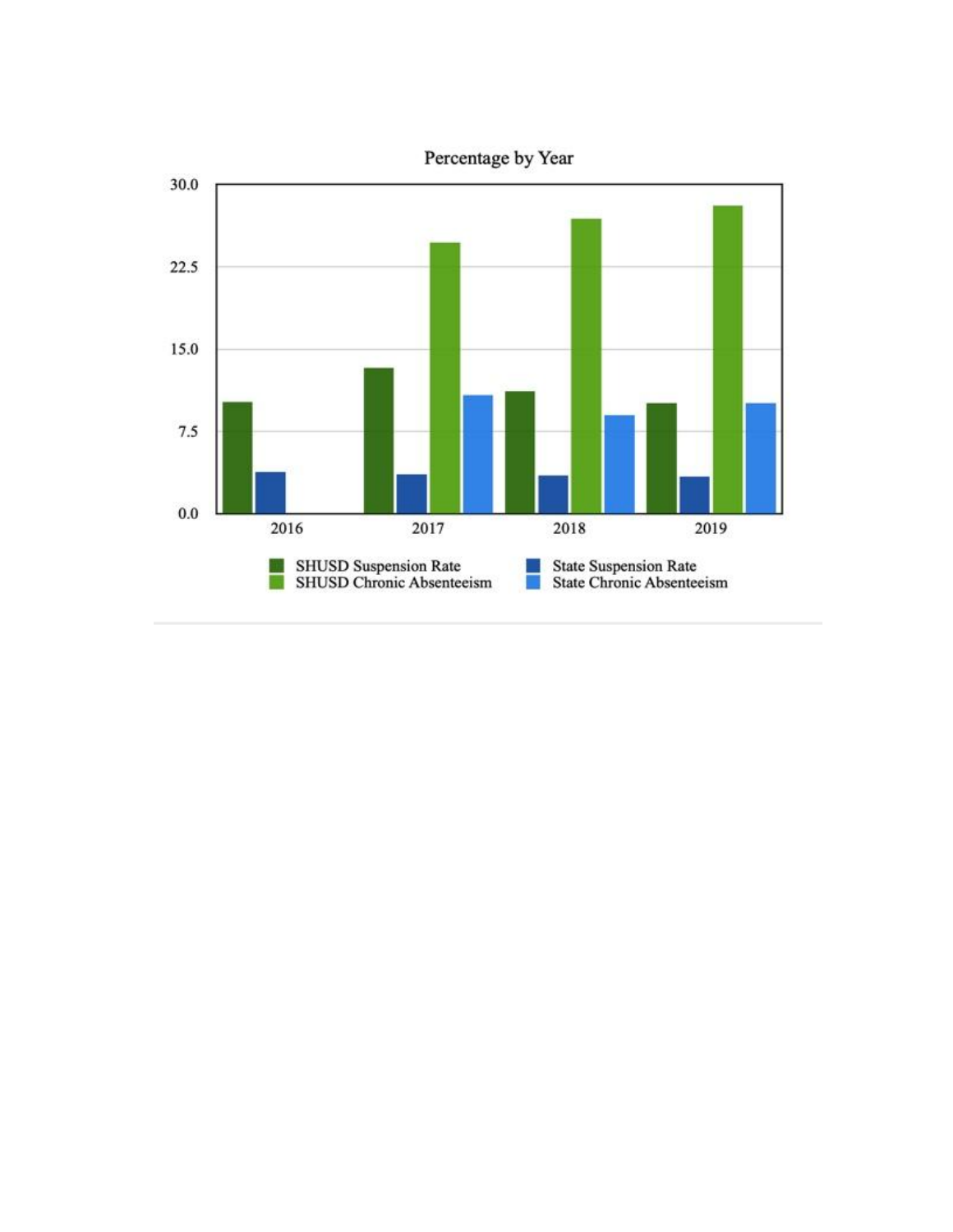### **Leadership**

People from the community, as well as administration, teachers, and staff, stated the SHUSD Board is operating outside their scope of responsibilities and micromanaging. A succession of District Superintendents has failed to provide leadership the Board needs.

The Civil Grand Jury identified two significant problems. The first problem was the failure by Board members to follow the guidelines governing their roles. A simple description of any school board's role is: the School Board creates policy and governs through the policy it creates. Thus they are able to monitor and create policy pertinent to the needs of their schools.

The second significant problem was two-fold in regards to the Superintendent/Principal: the turnover of the position, as well as their failure to provide the necessary leadership the District needs to survive. Whether this shortened tenure or some other reason is responsible, the District has been deprived of an invested, enthusiastic, and effective leader.

The Superintendent manages the operations of the school system in accordance with School Board policies. The Superintendent of any school district is the driving factor for success. There are qualities that everyone will recognize as necessary for the position, such as leadership, vision and strategic thinking. One quality that is often overlooked is the ability to communicate. Good communication skills coupled with transparency and accessibility are essential to high student achievement. The Superintendent must be able to take information and synthesize it into compelling outcome goals and communicate those goals to the Board, teachers, students and administration.

It is the job of a school superintendent to help keep the Board focused on their appropriate role. This is a delicate task requiring effective communication and strong leadership. The first step to accomplish this is to ensure all parties are educated as to their roles and responsibilities.

The District's current Superintendent/Principal, and a School Principal, will terminate their employment at the end of the 2019-2020 school year. This will provide an opportunity for the Board to hire a competent, energized, and visionary leader as Superintendent. Such a person can help the Board establish and maintain policy.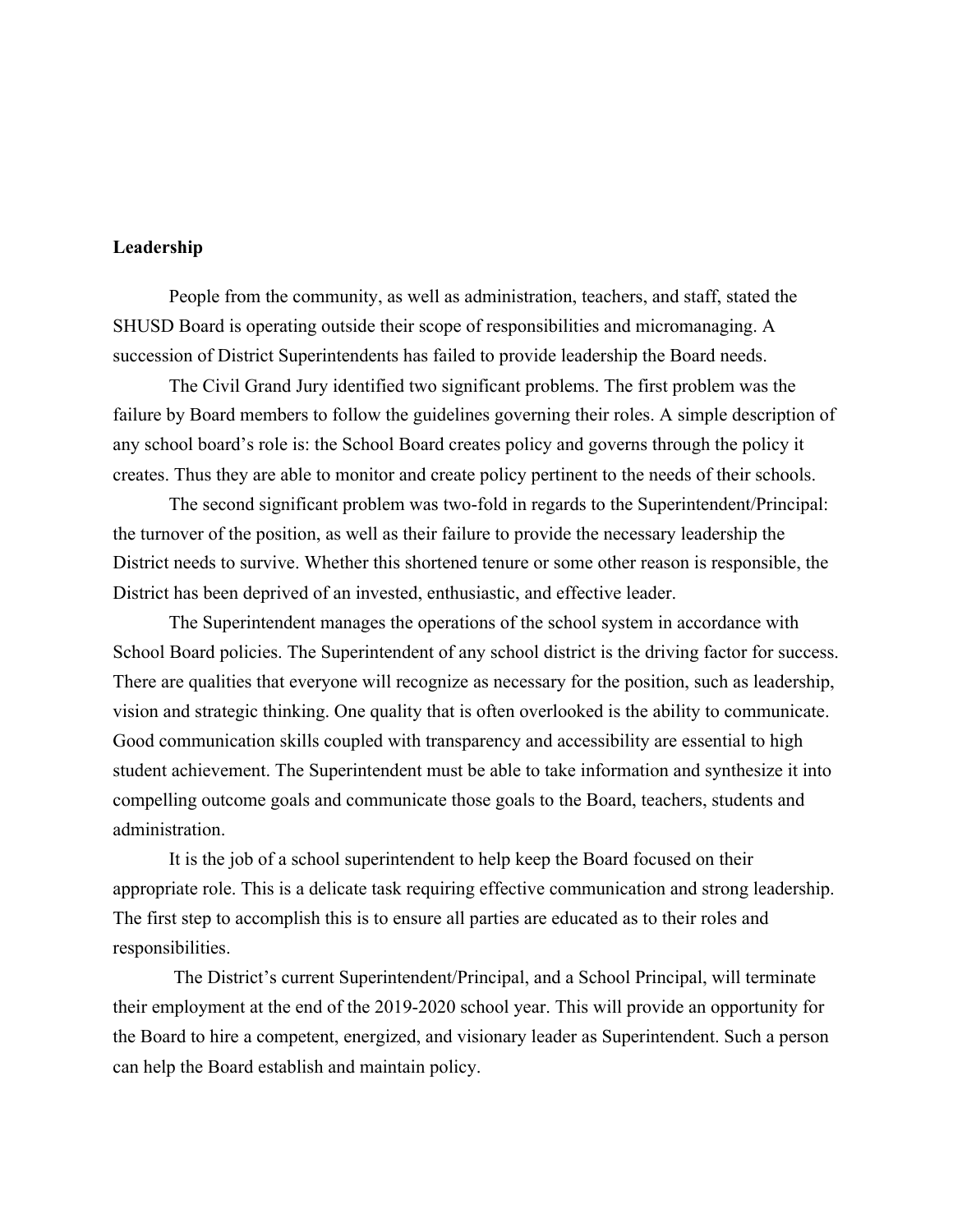#### **Funding**

The future of SHUSD is dependent upon effective leadership at multiple levels, as well as improved funding. The District is primarily supported by the Local Control Funding Formula (LCFF), which is based on the number of students attending, rates varying by grade span (i.e; K-3, 4-6, 7-8, 9-12). Enrollment is declining due to multiple factors: changes in demographics, changes in the local economy, and students transferring to other schools that offer better programs. Absenteeism in the District, which has a negative effect on the school budget, was 28.1% versus 10.1% statewide in the 2018/2019 school year.

Methods to balance a school district budget are limited to only three areas where cuts can be made: Programs, People, and Sites.

- Programs Many elective programs have been eliminated leaving mainly core programs.
- People Last year the employees' labor agreement did not include a raise. The employees recognized the financial situation and did not demand a raise. This is not the kind of action that can be repeated without damaging the District's ability to recruit and retain qualified employees.
- Sites Redway School has been updated and remodeled. This would allow the District to close Agnes J. Johnson and Whitethorn schools. Combining the students and staff in one location would reduce costs and improve the quality and types of education offered.

Athletic programs would disappear without parent fundraisers. This would negatively affect enrollment due to students transferring to schools that offer athletic programs. In the past, parents and the public have provided critical funding through donations, and fundraisers. Community-sourced funding has tapered off in recent years.

Between 1990 and 2004, seven California school districts slipped into financial insolvency; all were subsequently taken over by the State. This drastic financial solution, a state takeover, must be approved by the California Legislature. Over the past 30 years, multiple school finance reform acts have been passed by the Legislature in an effort to keep schools solvent. One of the many changes in law requires the State Office of Education and local county offices of education to provide oversight to school districts in order to prevent future school district financial failures.

It must be stressed that local school boards have a large degree of oversight regarding their district budget.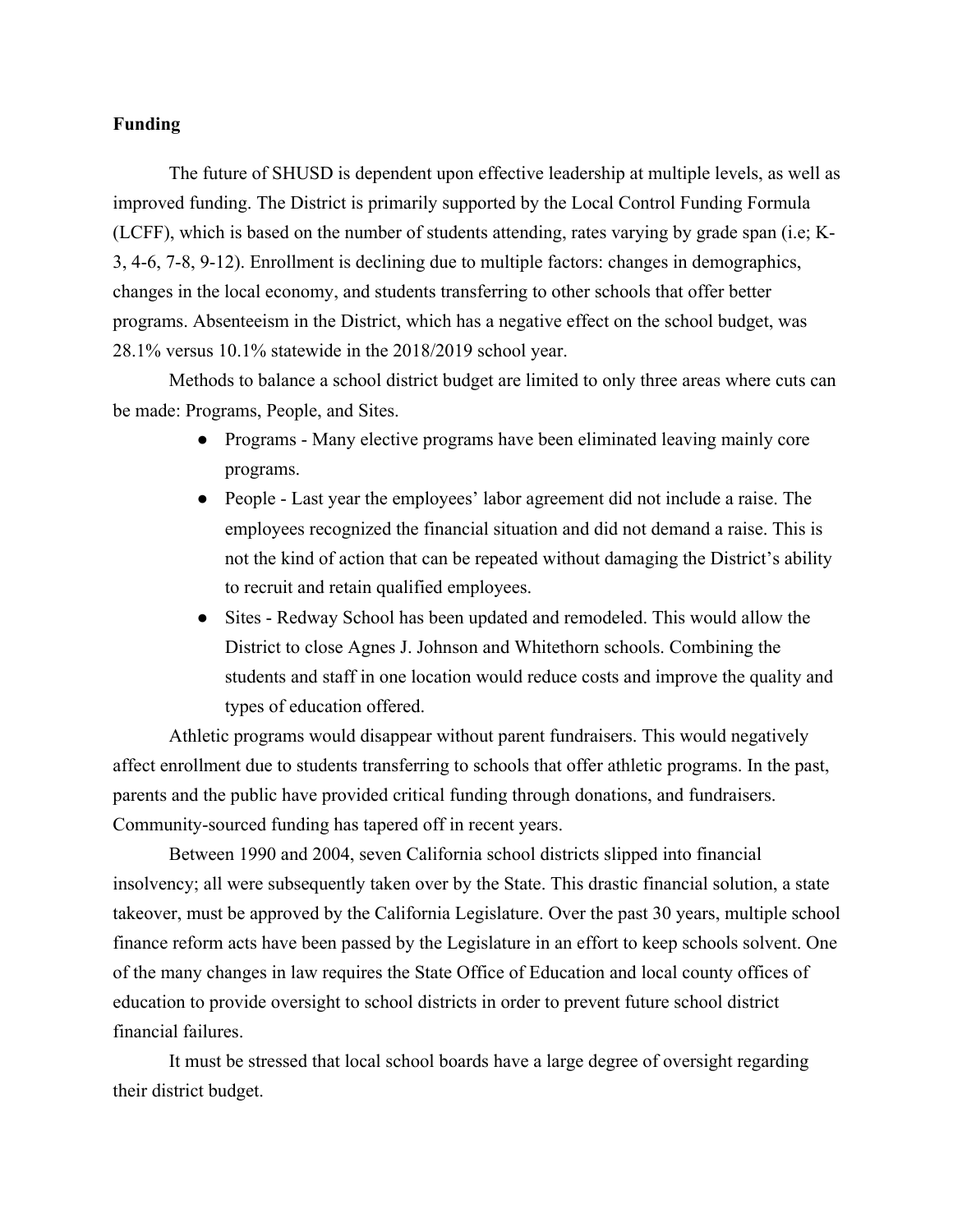#### **Charter School**

In recent years, community members foresaw the closure of Agnes J. Johnson (AJJ) school and formed a coalition to turn that school into a charter school. Last year they petitioned the SHUSD Board for the charter but were denied on a vote of 3 to 2. The charter group then made an appeal to the Humboldt County Board of Education to establish a charter school, which was approved. The establishment of a Charter school through the Humboldt County Board of Education will have a negative financial impact upon the Southern Humboldt Unified School District.

The new charter school is called Agnes J. Johnson Charter School. It has contracted with SHUSD to occupy the AJJ school grounds. A Charter School independent from the Southern Humboldt Unified School District will not be eligible for transportation funding. This will cause increased financial strain on parents.

#### **Failure to Provide for Open Meetings**

The Board of Trustees have demonstrated a lack of openness to public meetings. In one instance the Board stopped a speaker at an open public meeting and suggested they would hear the issue in a closed session. At the ensuing closed session, the complainant was not in attendance. The Board hired an investigator to look at the issues in the complaint. The investigator found in favor of the complainant, yet the Board took no action.

In another instance, a member of the public was given a legal notice to stay off school grounds for 14 days. During that time period, a regularly scheduled Board meeting was held on a school campus. The member of the public in question asked for a waiver to attend the meeting and was denied. The Board voted 3 to 2 not to move the meeting to a location off school grounds. Failure to move the meeting or provide a waiver violated the intent of open meeting principles.

#### **COUNTY OFFICE OF EDUCATION**

The California Department of Education website describes county offices of education as follows: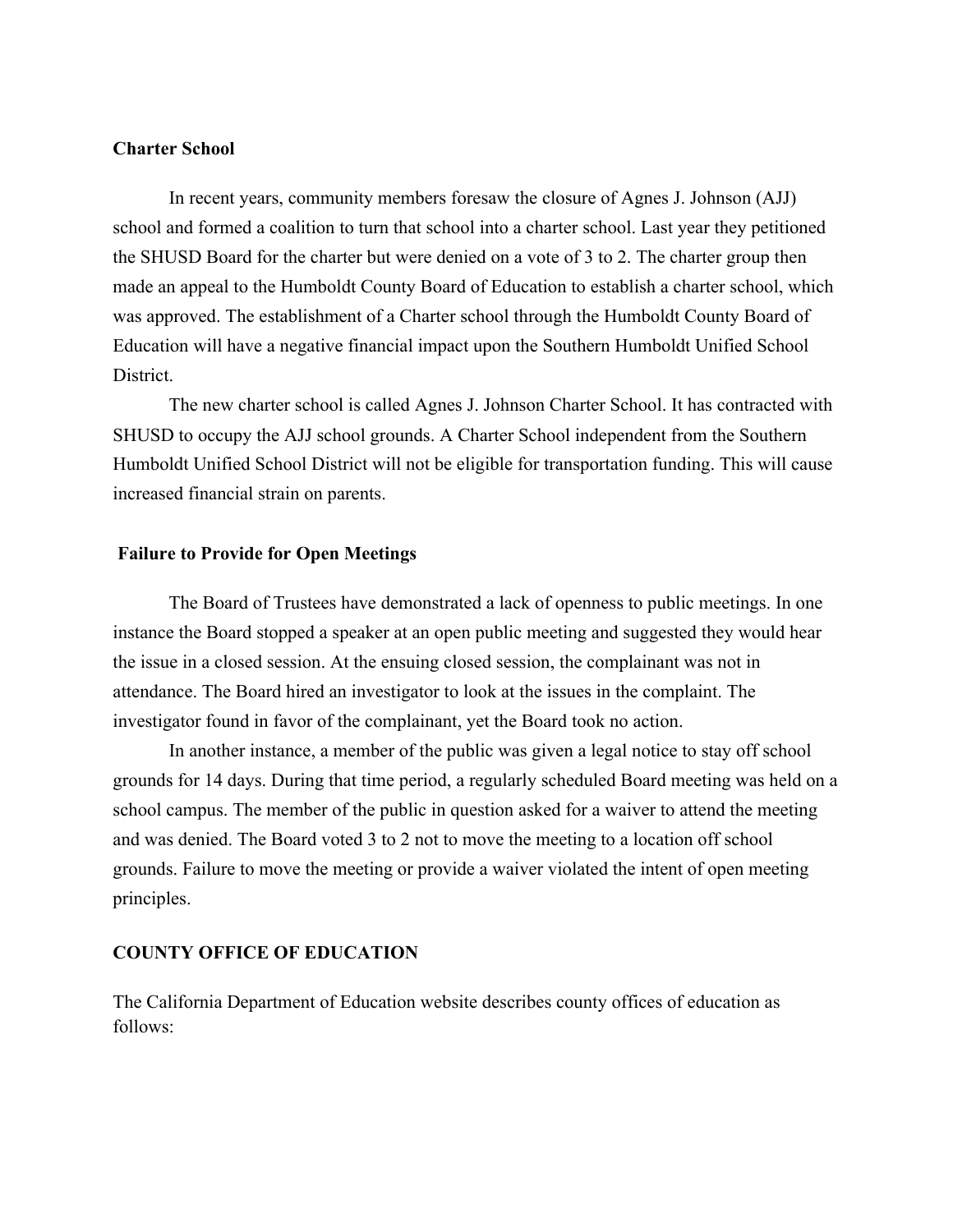There are 58 county offices of education that provide services to the state's school districts. The county offices have elected governing boards and are administered by elected or appointed county superintendents.

The county superintendent is responsible for examining and approving school district budgets and expenditures. The passage of Assembly Bill 1200 (1991) gave the county superintendent additional powers to enforce sound budgeting to ensure the fiscal integrity of the district. The superintendent is also responsible for calling school district elections and assisting with school district emergencies by providing necessary services.

County offices of education support school districts by performing tasks that can be done more efficiently and economically at the county level. County offices provide or help formulate new curricula, staff development and training programs, and instructional procedures; design business and personnel systems; and perform many other services to meet changing needs and requirements. When economic or technical conditions make county or regional services most appropriate for students, county offices provide a wide range of services, including special and vocational education, programs for youths at risk of failure, and instruction in juvenile detention facilities.

In addition, several statutes now give county offices of education responsibility for monitoring districts for adequate textbooks, facilities, and teacher qualifications.

The Humboldt County Board of Education consists of five elected board members who are elected by the same districts as the Board of Supervisors. The Humboldt County School Superintendent is a county-wide elected position.

Each public school district is autonomous and run by a publicly-elected board. As described above, the Humboldt County Office of Education provides assistance and limited oversight but cannot intervene in local school board policy.

However, the state does require each county office of education to provide oversight of school district budgets.

#### **FINDINGS**

F-1. The Southern Humboldt Unified School District is in need of effective leadership with a clear vision from all stakeholders. (R-1, 2, 3, 4, 6, 8)

F-2. The Board of Trustees is in need of leadership with new ideas. (R- 1, 2, 3, 4, 6, 8)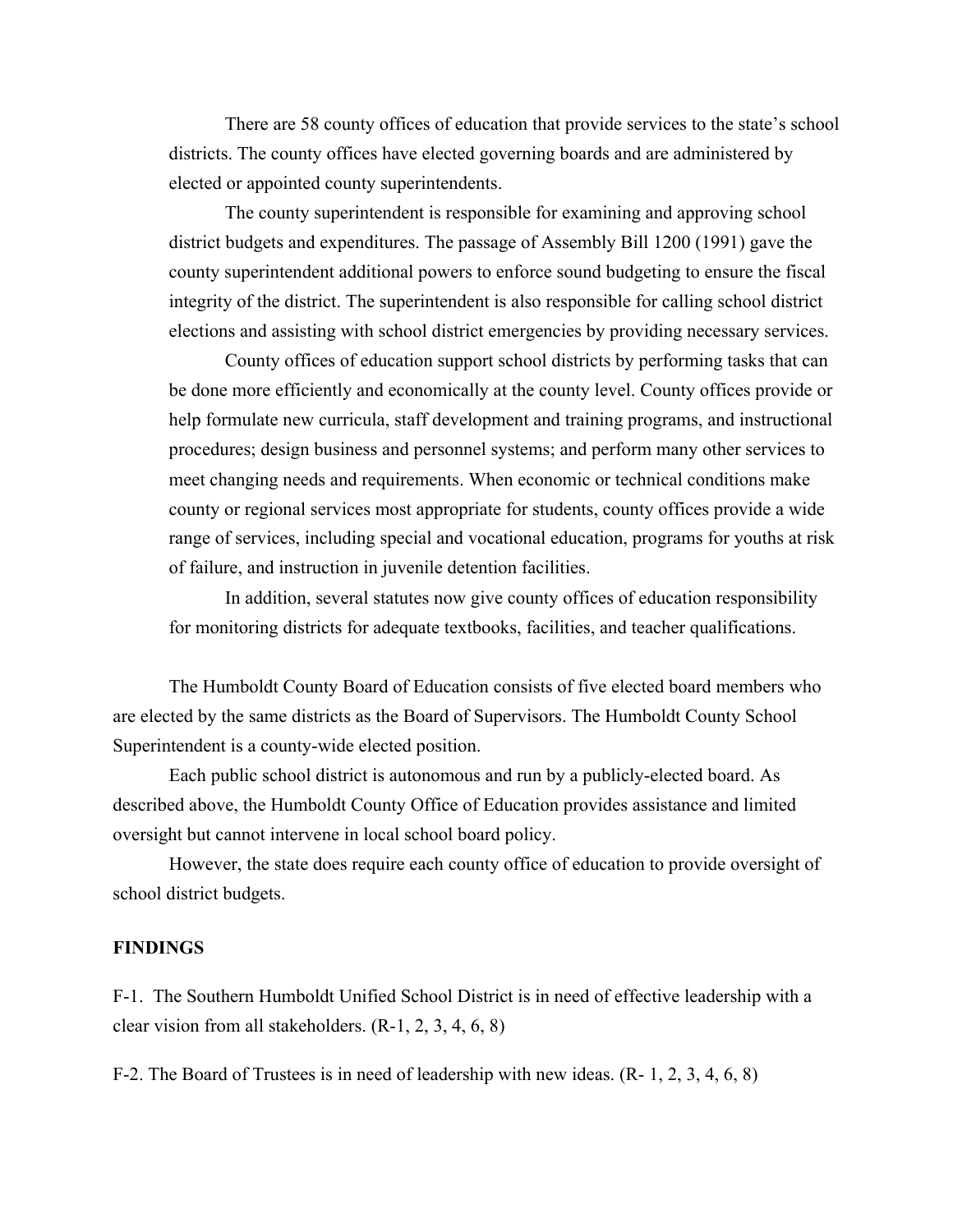F-3. There is a need for more community involvement in school-related issues and activities. (R-1, 3, 6)

F-4. Some Board members are either unfamiliar with or do not always adhere to the requirements of the Brown Act. (R-1, 4)

F-5. Discipline policy and procedures are not adhered to by the Board, administration, staff, parents and students. Therefore, discipline is not enforced consistently throughout the District.  $(R-5, 8)$ 

F-6. Local economic downturn and declining student population within Southern Humboldt County in recent years has adversely affected the SHUSD finances. (R-6, 7, 8)

F-7. Southern Humboldt Unified School District is a geographically large district creating difficulty for serving the needs of students, parents and employees. (R-5, 6, 7, 8)

F-8. The Humboldt County Board of Education is required to provide oversight to school district budgets and intervene preemptively when necessary. SHUSD may be in need of intervention. (R-7, 8)

F-9. Establishment of a Charter school through the Humboldt County Board of Education will have a negative financial impact on Southern Humboldt Unified School District. (R-7, 8)

F-10. A Charter School, independent from the Southern Humboldt Unified School District will not be eligible for transportation funding. This will cause increased financial strain on parents.

F-11. The Civil Grand Jury was unable to identify specific instances of nepotism or corruption.

F-12. The region has a small trained labor pool which limits Southern Humboldt Unified School District's recruitment and retention options. (R-6, 8)

# **RECOMMENDATIONS**

R-1. The Humboldt County Civil Grand Jury recommends the Southern Humboldt Unified School District Board of Trustees offer a public information meeting. This meeting will engage and educate the public on how to become more involved in activities of the school board, including considering running for a seat on the school board. The meeting should be held before November 1st, 2020. (F-1, 2, 3, 4)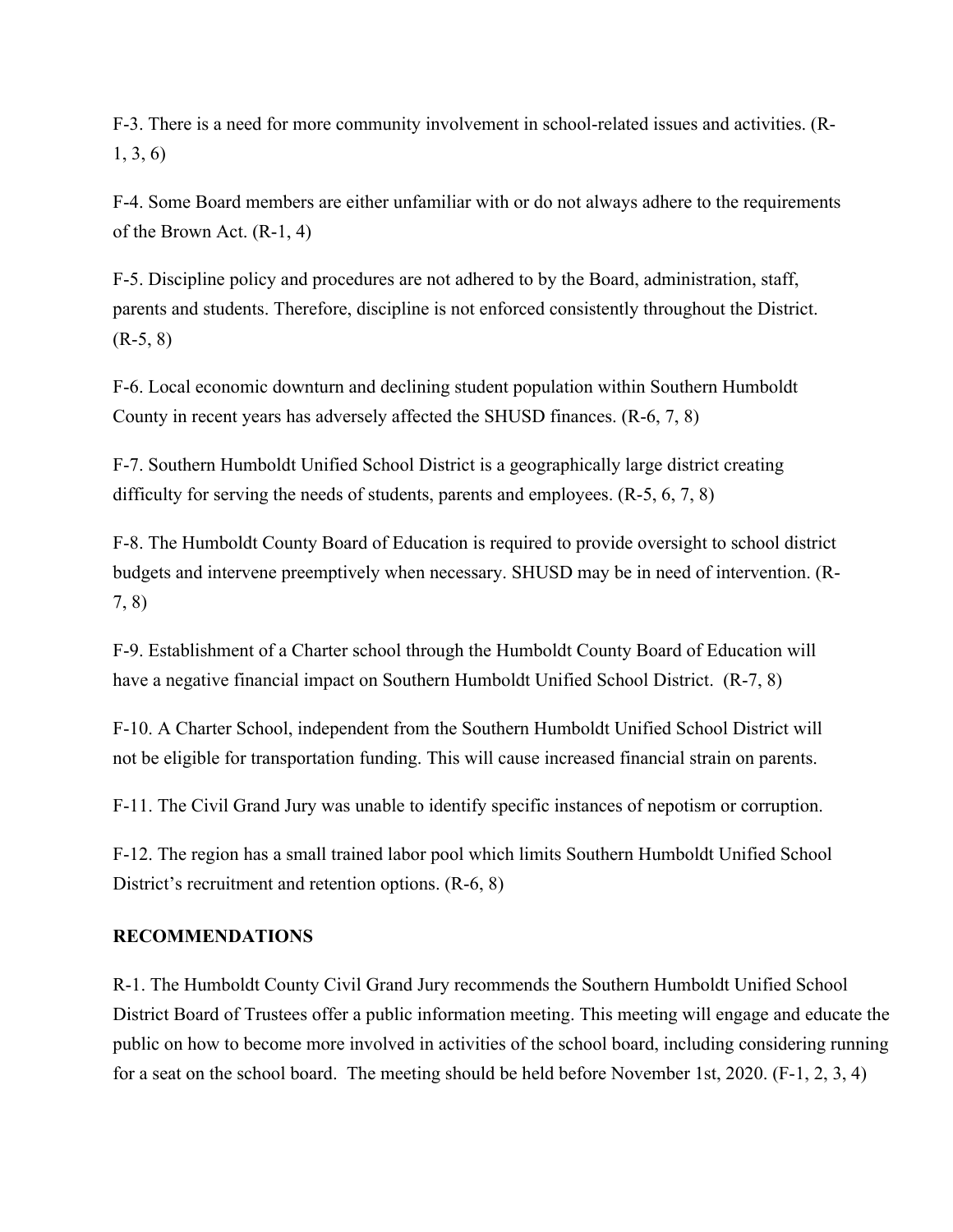R-2. The Humboldt County Civil Grand Jury recommends the Southern Humboldt Unified School District Board of Trustees articulate and publish a clear vision for the future of the District. This process should be completed by the beginning of spring semester 2021. (F-1, 2)

R-3. The Humboldt County Civil Grand Jury recommends the Southern Humboldt Unified School District Board of Trustees create an easy-to-navigate section on the District website detailing how to become a board member, as well as the need for citizen participation. This portion of the website should be completed by November 1, 2020. (F-1, 2, 3)

R-4. The Humboldt County Civil Grand Jury recommends the Southern Humboldt Unified School District Board of Trustees attend training regarding their legal responsibilities to the community, including the Brown Act, and establish a policy that all new board members attend such training. Cost of the seminars to be covered by the District. The training and new policy should be completed by November 1, 2020. (F-1, 2, 4)

R-5. The Humboldt County Civil Grand Jury recommends discipline policy and procedures be standardized throughout the Southern Humboldt Unified School District and implemented in a consistent manner. Training regarding discipline should be provided to all personnel of the District, classified, certificated, and volunteers. These training sessions should be open to the public. Training should be completed by November 1, 2020. (F-5, 7)

R-6. The Humboldt County Civil Grand Jury recommends the Southern Humboldt Unified School District must more aggressively pursue creative funding ideas from a variety of sources, including federal and state grants, charitable donations from private businesses, and local benefactors. The Board should make an announcement about their search for community volunteers to spearhead the fundraising efforts. The announcement should be made on local media, inviting public participation. After the fundraising personnel are announced, the Board will work closely with them, keeping in mind their common goals. The Board should then instruct the Superintendent to write an annual report detailing these fundraising efforts. This report should be produced for the public no later than June 1 of every school year. (F-1, 2, 3, 6, 7, 12)

R-7. The Humboldt CountyCivil Grand Jury recommends that the Humboldt County Office of Education become more proactive in its responsibility to examine and approve the Southern Humboldt Unified School District budget. Budget oversight should be ongoing. HCOE should collaborate with the District, effective at the start of 2020/2021 school year. (F-6, 7, 8, 9)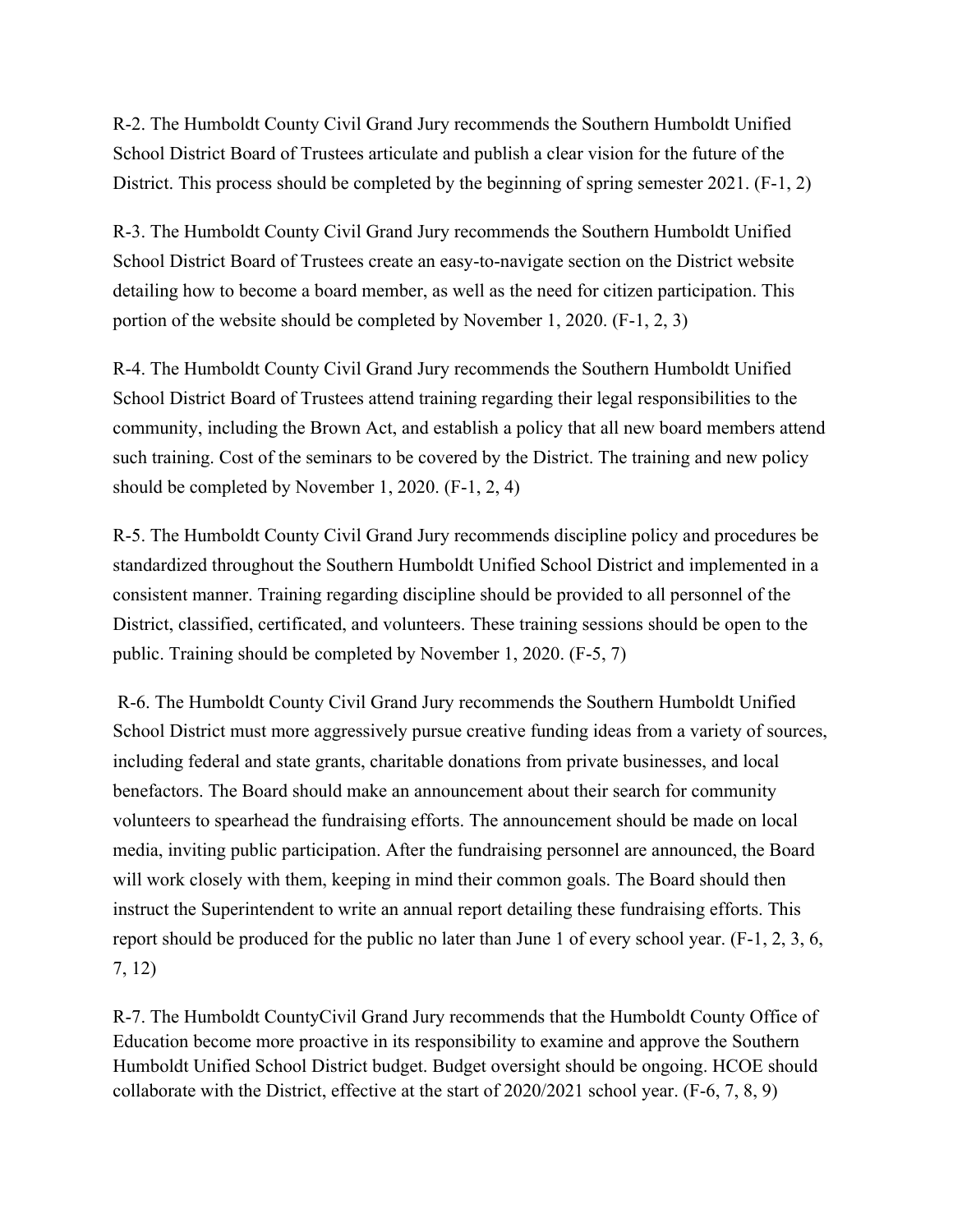R-8. The Humboldt County Civil Grand Jury recommends that the Humboldt County Office of Education perform an intervention with Southern Humboldt Unified School District in order to assist the District in achieving financial stability, a district-wide positive behavior program, and academic rigor. These efforts are to be ongoing, with implementation starting by the start of the 2020/2021 school year. (F-1, 2, 5, 6, 7, 8, 9, 12)

# **REQUEST FOR RESPONSES**

Pursuant to Penal Code section 933.05, the Grand Jury requests responses as follows:

Southern Humboldt Unified School District Board of Trustees (F-1, F-2, F-3, F-4, F-5, F-6, F-7, F-8, F-9, F-12, R-1, R-2, R-3, R-4, R-5, R-6)

Humboldt County Board of Education (F-8, F-9, R-7, R-8)

Humboldt County Schools Superintendent (F-8, F-9, R-7, R-8)

# **INVITED RESPONSES**

None

Reports issued by the Grand Jury do not identify individuals interviewed. Penal Code section 929 requires that reports of the Grand Jury not contain the name of any person or facts leading to the identity of any person who provides information to the Grand Jury

# **BIBLIOGRAPHY**

2019 California Dashboard, Accessed 18 April 2020, https://www.caschooldashboard.org/reports/12630400000000/2019

The Bond Buyer, Ten Years After Chapter 9, Vallejo Looks Ahead, 17 May 2018, https://www.washingtonpost.com/business/economy/vallejo-calif-once-bankrupt-is-now-amodel-for-cities-in-an-age-of-austerity/2012/05/23/gJQAjLKglU\_story.html

California Charter School Association, "Conversion Charter Schools: A Closer Look," Accessed 18 April 2020, http://library.ccsa.org/2012/04/conversion-charter-schools-a-closer-look.html

California Department of Education, "Local Control Funding Formula Overview," Accessed 18 April 2020, https://www.cde.ca.gov/fg/aa/lc/lcffoverview.asp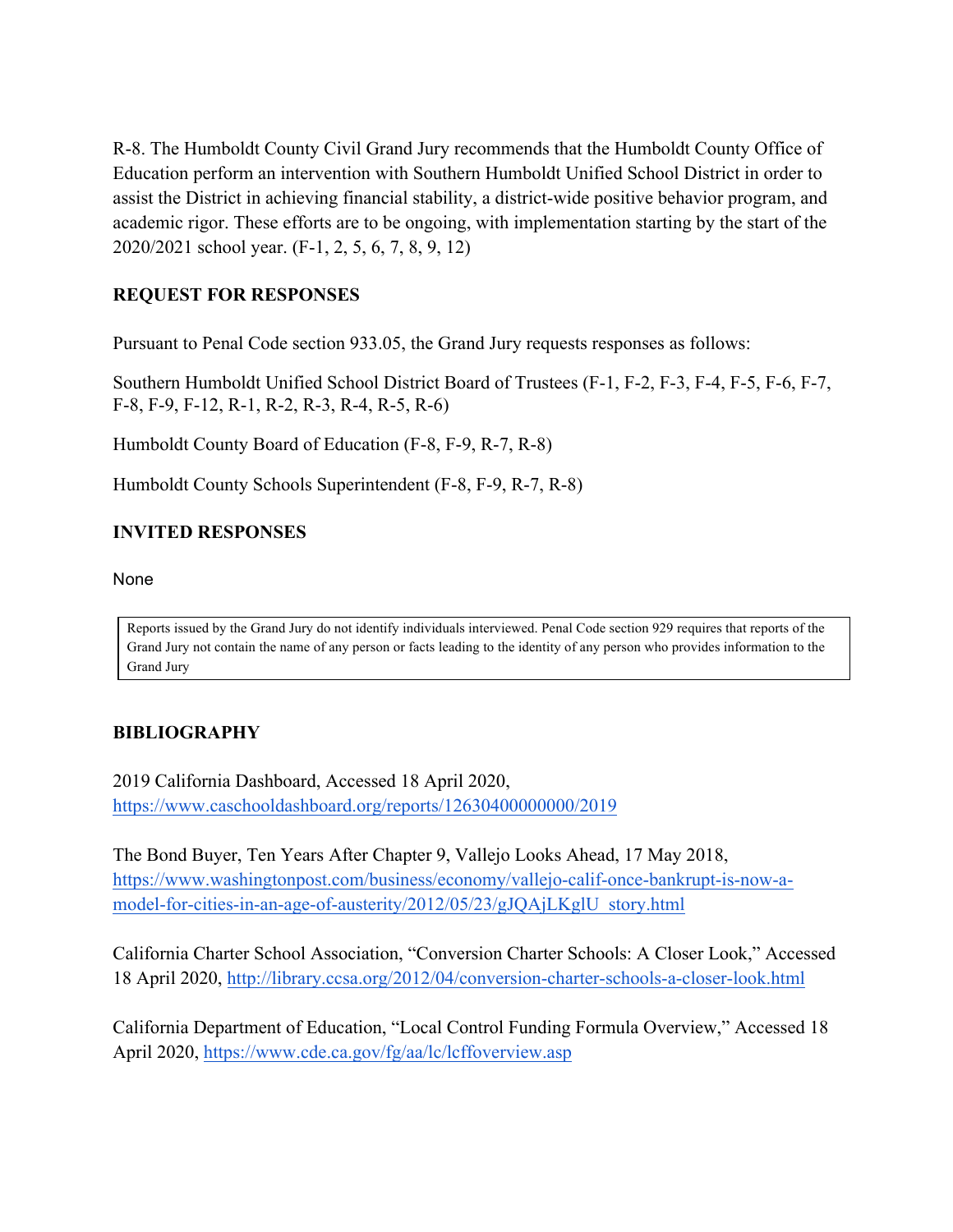California Office of Education, County Office of Education, Accessed 18 April 2020, https://www.cde.ca.gov/re/sd/co/coes.asp

California School Board Association, *Governing to Achieve*, 7 August 2014

SFGate, VALLEJO/Bankrupt School District to Seek \$60 Million State Loan, 17 April 2004, https://www.sfgate.com/education/article/VALLEJO-Bankrupt-school-district-to-seek-60- 2792182.php

Southern Humboldt Unified School District website, Accessed 18 April 2020, https://sohumusd.com/

Southern Humboldt Unified School District Board Policies, Accessed 18 April 2020, http://www.gamutonline.net/district/southernhumboldt/

Vallejo Times-Herald, Vallejo Schools Exiting State Control on Monday, 7 April 2013, https://www.timesheraldonline.com/2013/04/07/vallejo-schools-exiting-state-control-on-monday

Washington Post, Vallejo, Calif., once Bankrupt, Is Now a Model for Cities in an Age of Austerity, 23 May 2012, https://www.washingtonpost.com/business/economy/vallejo-calif-oncebankrupt-is-now-a-model-for-cities-in-an-age-of-austerity/2012/05/23/gJQAjLKglU\_story.html

North Coast Journal, Humboldt, Calif., Turmoil Continues in SoHuM School District, 11 October 2019, Last Accessed 21 April 2020,

https://www.northcoastjournal.com/NewsBlog/archives/2019/10/11/turmoil-continues-in-sohumschool-district

North State Public Radio, School Closures: A Growing Problem in Rural California, by Adia White, 24 June 2018, Last Accessed 21 April 2020, https://www.mynspr.org/post/schoolclosures-growing-problem-rural-california#stream/0

First Amendment Coalition, Brown Act Primer, Last Accessed 21 April 2020, https://firstamendmentcoalition.org/facs-brown-act-primer/

National Schools Public Relations Association, Characteristics of a Superintendent, Last Accessed 21 April 2020, https://www.nspra.org/files/docs/CharacteristicsOfEffectiveSuperintendents.pdf

Southern Humboldt Unified School District, Agendas and Minutes, Last Accessed 21 April 2020, https://agendaonline.net/public/sohumusd